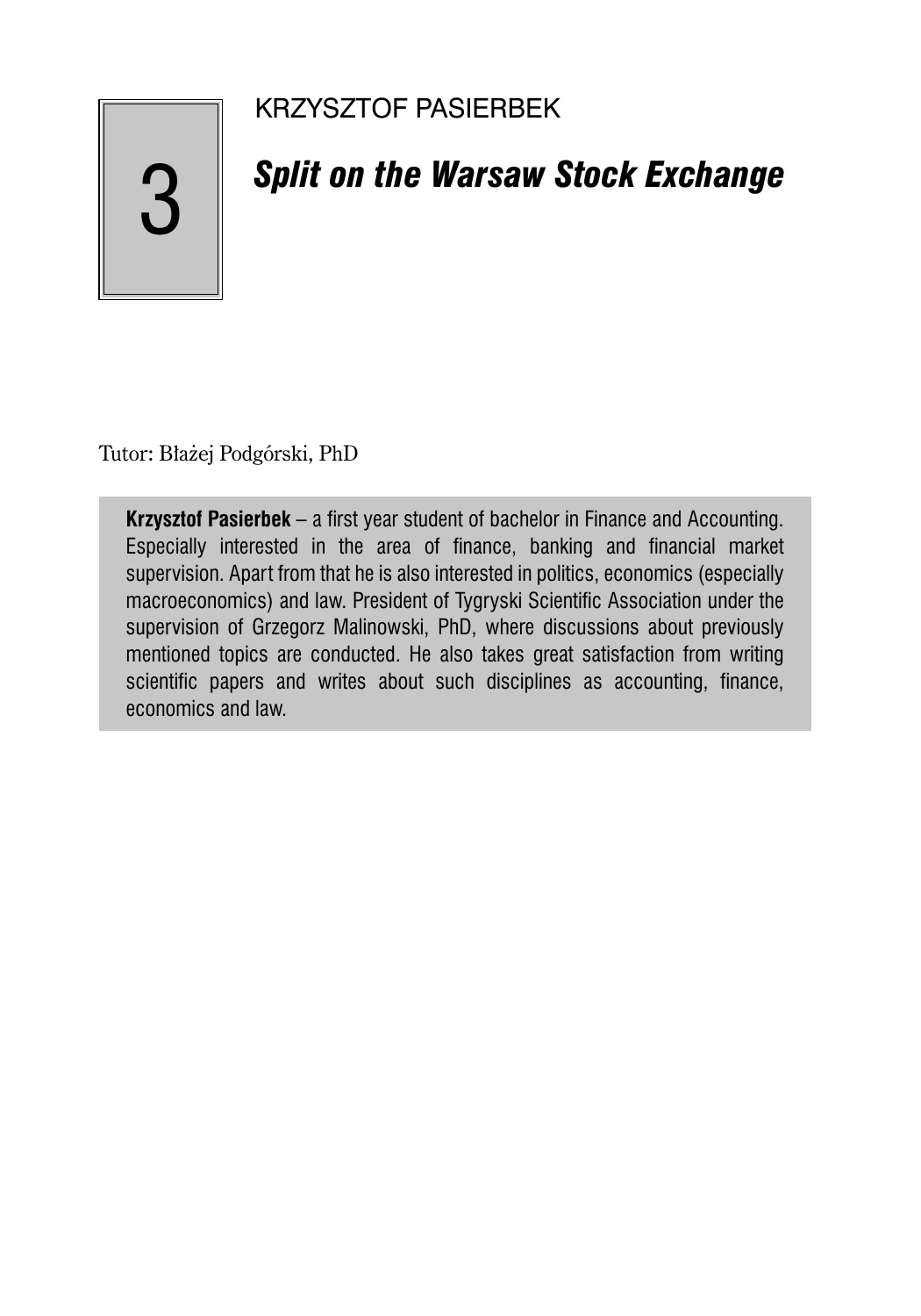#### 1. Introduction

Stock split is a magic measure made by a company's management (Grudziński, 2016, p. 16) becoming more and more popular on the WSE. During the stock split the increase of equity and the shares of individual shareholders in stock rarely change. The main purpose of the split is to gain better liquidity of the stocks of a particular listed companies – individual investors will gain stocks more efficiently as they usually have low capital and the price of a single stock is decreased. This will cause the decrease in the bid-ask spread. The influence of the split on the stock prices is under an extensive discussion.

#### 2. Literature review

Fama et al. (1969) has found out that together with the stock split there is also a period of faster growth of stock prices in terms of other companies from the sector, or the index. The beta coefficient, which will be explained later, is one of the methods of measurement of the price growth speed in regard of other companies. This situation is in correlation with the fact that the management of the company usually decides to implement a stock split during the company's prosperity times – the financial statements are good, and forecasting shows further improvement of the situation. Another observed phenomenon in Fama et al. (1969) study is the announcement of the stock splits by the companies which receive less attention from stock analysts than other companies.

The review of the research of event study for the Polish market made by Podgórski (2010) shows that the market reaction for splits was against the information effectiveness theory.

Huang, Liano and Pan (2009) show mostly the informative function of the stock splits. They noticed that the stock split can signal the increase in profit of the firm, but only in a short-term perspective. There is no research which would confirm the correlation with the split and the long-term profit increase announcement. Based on the data from American stock-exchanges between 1963 and 1999 researchers noticed that the split announcement has indicated the increase in profit for four years, but also shows that in the year, when the split was announced, there is a peak and then there is a four-year decrease in the price of the split.

Huang, Liano and Pan explains that there is such a thing as the optimum price range. Small individual investors are well-seen to achieve a better controllable ownership mix. The research proves that a higher number of shareholders after the split contribute to the increase in the number of analysts tracing the company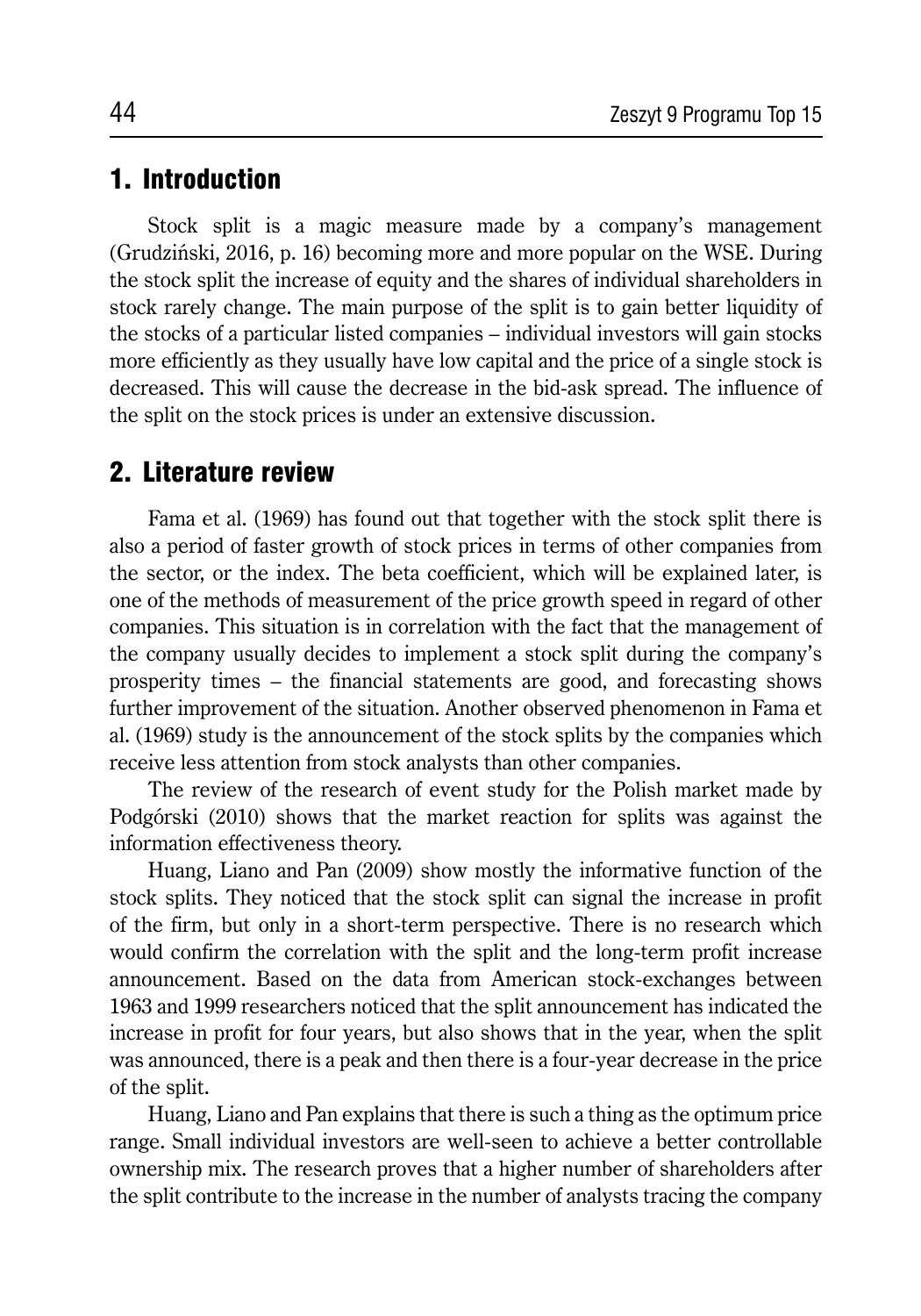(Brennan and Hughes, 1991) and the improvement of the liquidity (Anshuman and Kalay, 2002; Dhar et al., 2003).

As it was mentioned in Huang, Liano and Pan research, Gurgul (2006) mentions the proper trading range. He suggests that there is a price range which is the most advantageous to and seen as the best by stakeholders. The price above this price range may turn out to be too high for individual investors and can show the overvaluation of the company. Too low a price, however, causes that even a little change in the price of the stock makes a high percentage change and may suggest a weak financial condition of the company.

Yagüe, Gómez-Sala, Poveda-Fuentes (2009) notice that the stock splits are contributed by the companies which are undervaluated for the analysts to do the revaluation of their foundations. They also observe that the companies doing splits have better operating profitability than companies of similar size and branch, which do not do splits. Basing on Yagüe, Gómez-Sala, Poveda-Fuentes's article concerning the Spanish market the conclusions can be drawn that managers in the companies do splits with high level of split factor to signal that the good profits before the split are constant and are not going to change in the near future. With the level of the lower split factor than the estimated by the market, the market reaction is not explained by the evolution of the profit of the company.

Hu, Chao, Malone and Young (2017) basing on the observation of American companies between 1926 and 2012 notice that the splits are done more often on the bull market, that is during the growth period. The observations of the previous researchers also confirm this conclusion – companies do splits when the company's situation is favorable. Hu, Chao, Malone and Young, however, say that the abnormal rates of return are higher only during the short-term period whereas in the long-term period they are lower. When the split is announced during the bear market, the market reaction is higher in the long-term. Companies like that are recognized as stable and strong, as they have a fair amount of certainty and courage to do the split, when the macroeconomic situation is unfavorable. The researchers have noticed that companies like that prosper better in the long term than their competitors who do the stock split during the growth period. What also needs to be mentioned is that the business cycle – high profits during the growth – is the key factor which decides about doing the stock split.

A different perspective is presented by Karim and Sarkar (2016). They noticed that companies, before doing a split, have a tendency to be overvaluated, not undervaluated, as previous researchers have shown. The overvaluated companies have too high a price of the stocks, which can move beyond the trading range and the stock split is then required to maintain the proper level of liquidity. The managers of the overvaluated companies can use the stock split to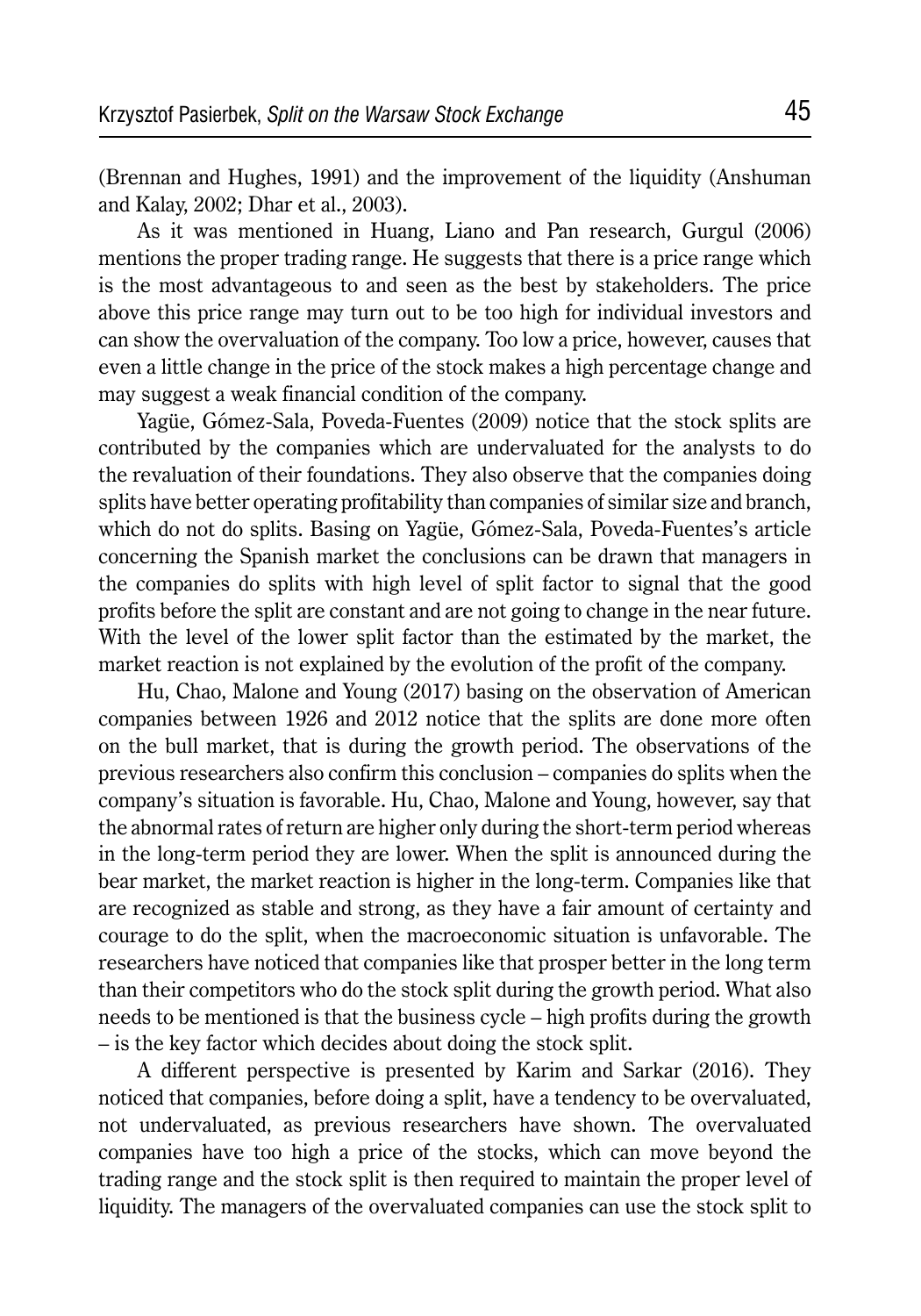manipulate the beliefs of investors that the company is undervaluted and not, just as in reality, overvaluated.

Hwang, Keswani and Shackleton (2008) present the results of the research carried out by, among others, Pilotte and Manuel (1996) and Navak and Prabhala (2001) who have examined short-term determinants of the market reaction after the stock split announcement. They have noticed that abnormal rates of return are lower in the companies which regularly pay off dividends than in the companies which do not do that. This is due to the fact that the pay-off of the dividend includes similar information about the financial condition of the company for the stakeholders, as the stock split.

Hwang, Keswani and Shackleton notice that there is a long-term difference in the market reaction between the anticipated stock split and the unexpected ones – the ones which stakeholders did not forecast. During the anticipated stock split, abnormal rates of return are – on average – one and a half times higher than in the unexpected splits. This may be due to the fact that the anticipated splits are found out as more reliable than the ones which were done by surprise. Investors invest significant amounts in stocks of the companies whose split was anticipated, whereas during the unexpected splits their investments tend to be more cautious.

#### 3. Sample and methodology

Market Maker Model (MM Model) – called also Sharpe's model – was used to calculate the rates of return. It uses the method of OLS to estimate the coefficients of the model.

$$
A_{ji} = R_{ji} - \alpha_j - \beta_j R_{mi} \tag{1}
$$

where:

 $\alpha_j$  – alpha coefficient for valor  $j$  $\beta_j$  – beta coefficient for valor  $j$  $R_{it}$  – the rate of income for securities *j* on the day *t Rmt* – expected rate of return of market portfolio on the day *t*.

There are a few methods to calculate rates of returns, however, in this research only the classic method of calculation the rates of return – based on natural logarithms – will be used.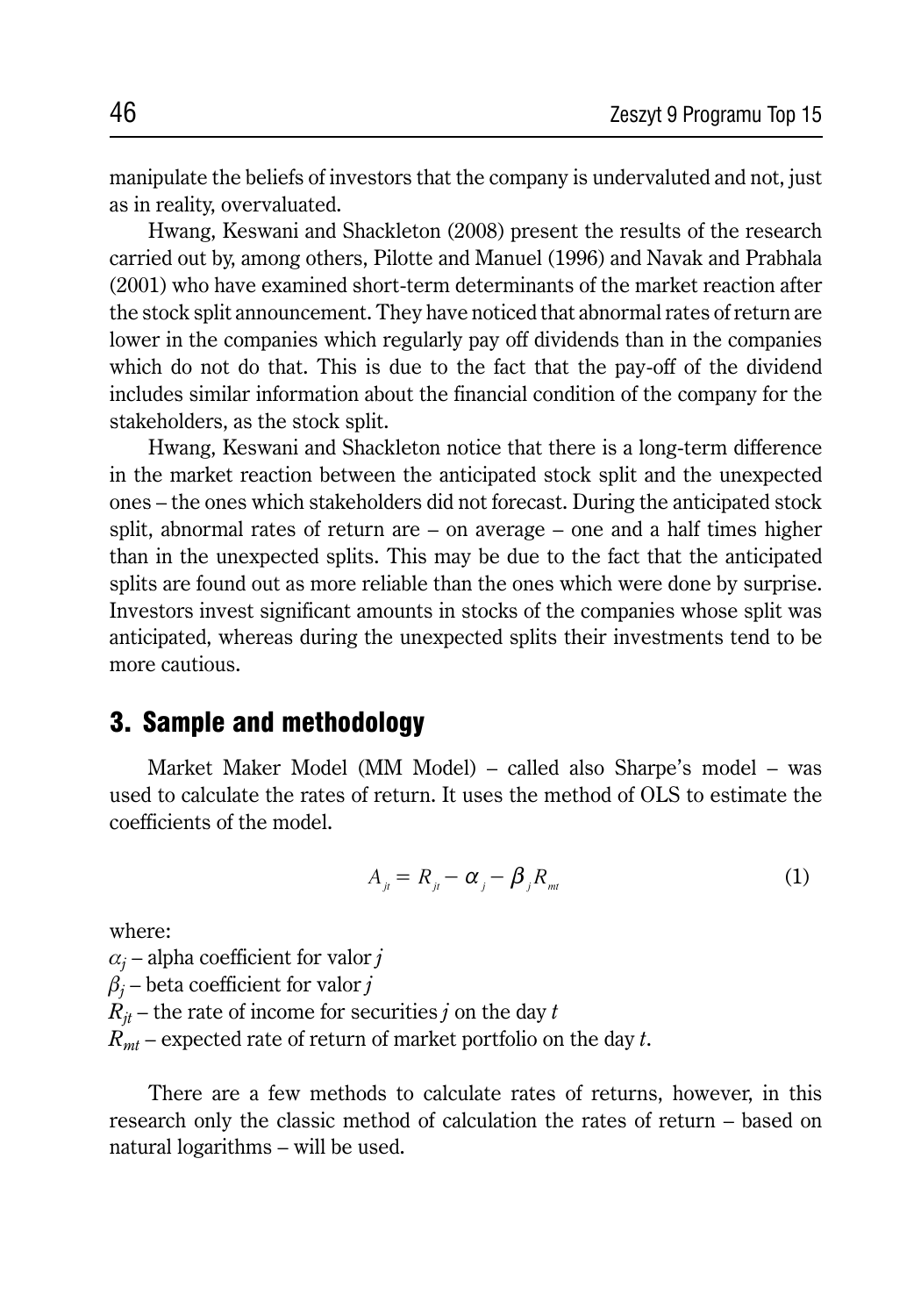$$
R_{i,t} = Ln\left(\frac{P_{i,t}}{P_{i,t-1}}\right)
$$
\n(2)

where:

*Pi*,*<sup>t</sup>* – the price of the securities on the day *t*  $P_{i,t-1}$  – the price of the securities on the day minus one.

The next step is to establish the event window. In the perfectly effective market the arrival of the new information should result in the immediate adjustment of the price to the market. The market, however, is not perfectly effective, so the arrival of the new information does not cause immediate market reaction. The adjustment to the new information does not occur immediately so the event window should be wider, covering the period in which the influence of given information on the price will cease to exist. The moment which ends the event window is not hard to choose, as it has no influence on the coefficients of the model. The moment, in which the event ends, should be chosen.

The best moment to establish the beginning of the event window is the situation in which the information leaks to stock investors for the first time. Choosing the proper moment is, however, hard to be done in practice. Gurgul (2006) suggests using the observation of the level of volume registered with high intensity.

To properly examine the influence of stock splits for the market price reaction, the disturbing events should be exluded as they have a separate influence on the stock price. Gurgul uses the estimating window period between 30 and 250 quotations.

The difficulty at the elimination of the disturbance is establishing their relevance. They can be eliminated ex ante, that is while creating the sample; or ex post, that is after creating the sample.

At the end, the hypotheses need to be verified. The method used to verify was a *t*-student test whose advantage, among others, is a low number of observations.

$$
SAR_{ii} = \frac{AR_{ii}}{SD(AR_{ii})}
$$
\n(3)

 $AR_{it}$  – abnormal rate of return for valor *j* on the day *t* 

$$
SD(ARii) = \sqrt{\frac{1}{T_0 - 1} \sum_{t=0}^{T_0} AR_{it}^2}
$$
 (4)

 $SD(AR<sub>it</sub>)$  – standard deviation of AR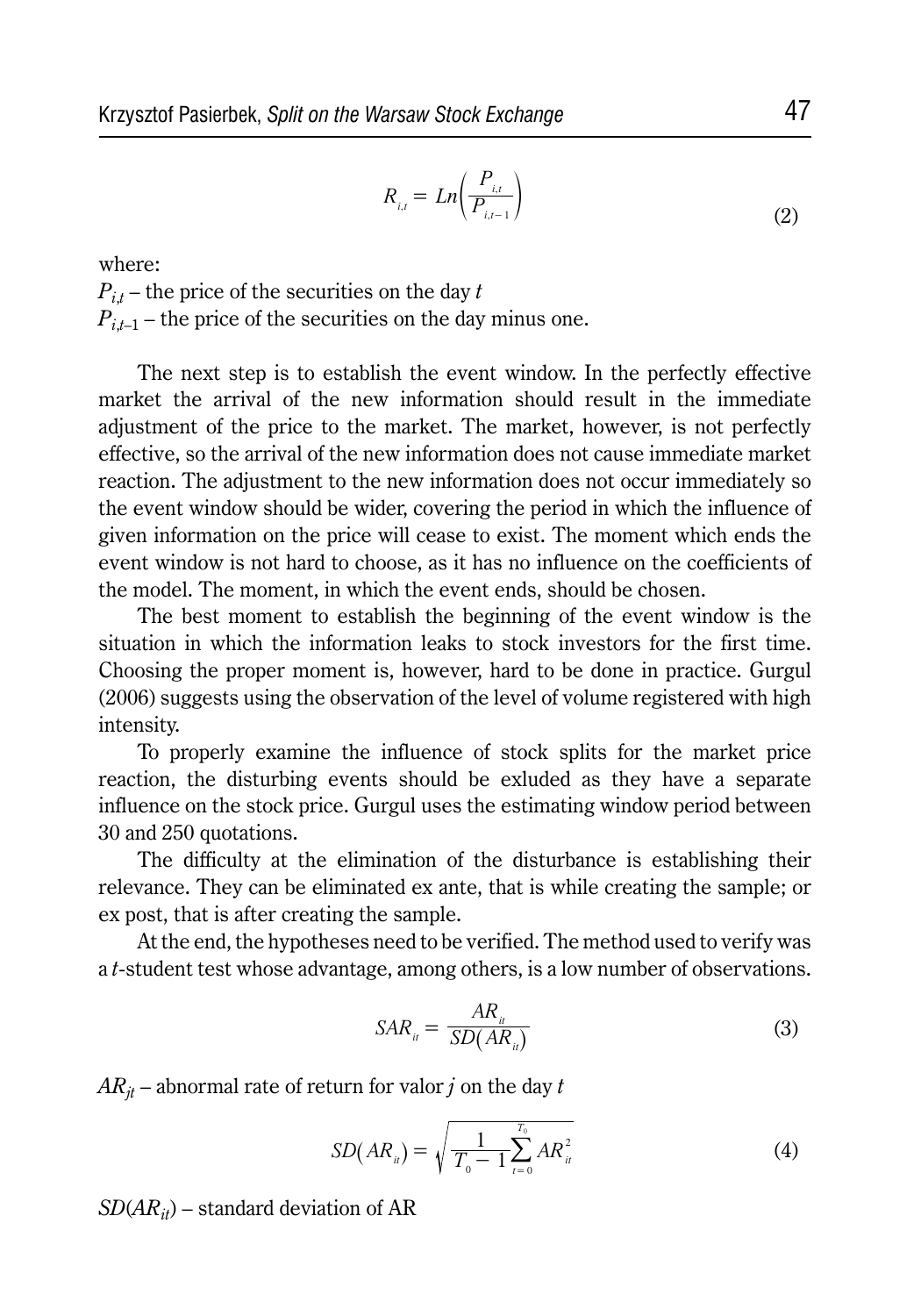$T_0$  – price on day 0 The remaining symbols as before.

#### 4. Data and description

In the research of stock splits on Warsaw Stock Exchange there were taken into consideration 76 splits out of 166 splits between 2011 and 2016. This is due to the need of cleaning the sample from disruptive events and potential outlayer observations. The sample can be divided into three categories: financial, IT – new technologies and others – extraction, production, sale etc.

Their share in this research is presented as follows: there are 19 companies from the financial industry, 10 companies from the new technologies industry and – most of them – 47 from other categories (Figure 1). With such a division of companies into industries, firms with activity other than financial and technological ones are dominant here, because this is the category with the widest range of activities such as extraction, production, sale and various services (different, however, from IT and finances).

Figure 1. The number of splits with the division for industries Presents the number of splits for the industry



Source: own preparation.

There is a relatively big number of companies from financial and new technologies industries as they are highly narrow categories. This can be a result of the fact that these are companies with relatively high-speed growth what can lead the management to make decisions such as the stock split. The split distribution in time is an important fact and it is presented in Figure 2.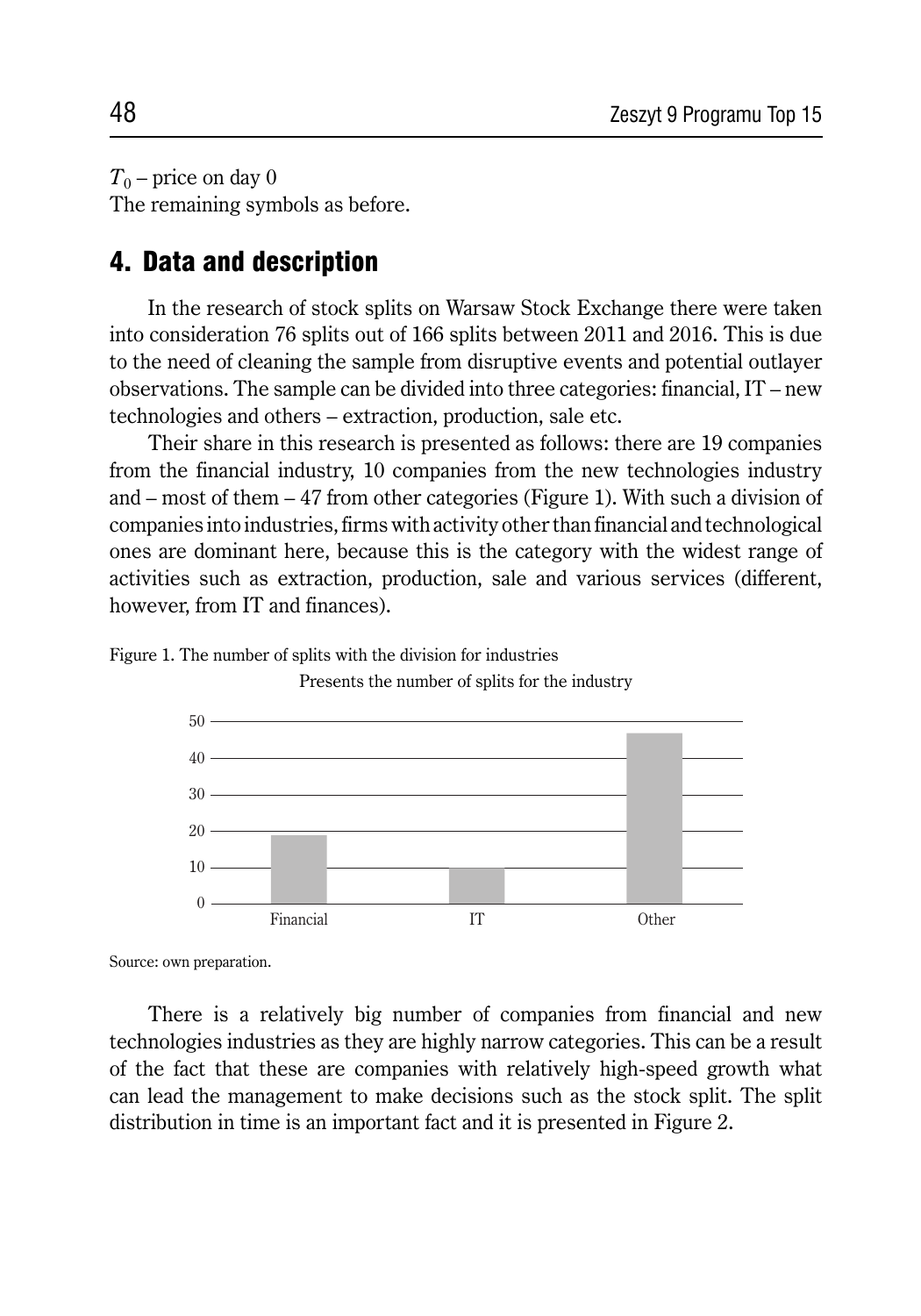

Figure 2. The number of splits in the given years

Presents the number of splits in the year taken for this research

Source: own preparation.

In Figure 2 the data shows that the biggest number of splits was done in the year 2014, because there were 44 of them. Another year with the biggest number of splits is the year 2015, with the number of 12 splits. The fewest splits were done in 2013, when only one company did the split and it was Rubicon.

The next data refer to the level of the split factor, or how many new shares the old one was divided into. The biggest number of splits was done with the ratio 1:10. It can be due to the fact that companies do not want to make hasty decisions about the split with the lower level of ratio because of the costs of such an event. According to this fact the companies are waiting until the price of their stocks will rise to such a high level that the split of one stock for ten new ones will provide the expected price. The other reason may refer to the idea of splits, which is the increase in the liquidity of the stocks of a given company. The ratio 1:2, or even 1:5 may not been a sufficient incentive for investors to encourage them to trade on stocks of a given company, but the ratio 1:10 (e.g. 60 PLN for 6 PLN) may be such an incentive. An interesting issue is the split with the ratio 1:2000 which can be beyond doubt called above average. The split with such a high ratio was done only once, in 2014 year, and the company which did it is named Intakus.

To make sure the research is performed correctly and to give it an objective, the research hypothesis needs to be formulated. In this case the hypothesis assumes that there is no influence of the splits on the price of the stocks.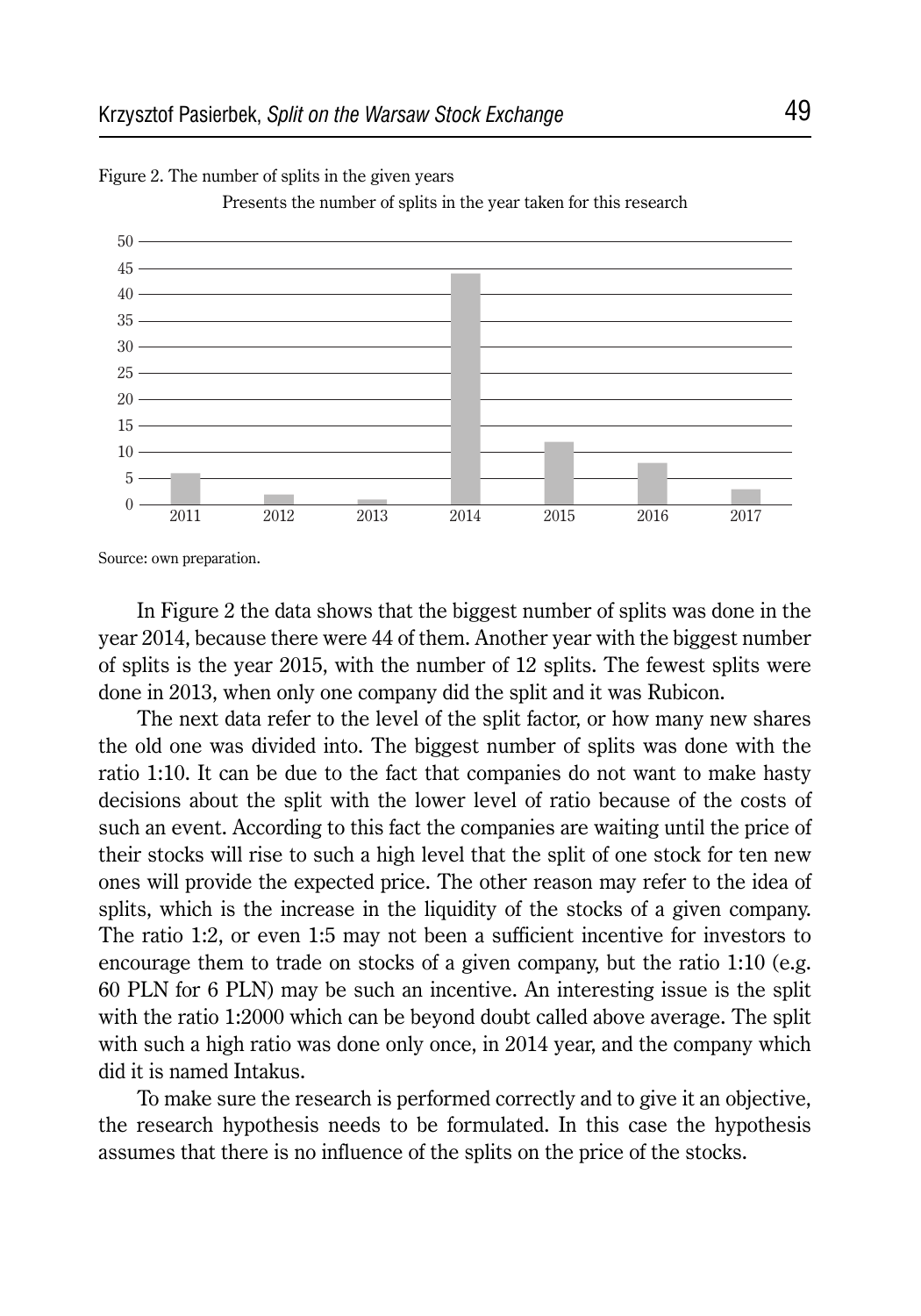Scheme 1. The length of the estimation window and the event window

The scheme presents the length of the estimation window and the event window and it places them relative to each other on the drawing



Source: own preparation.

In the research, the estimation window started 270 days before the split (which equals about one fiscal year) and it ended 20 days before the split (which equals about one fiscal month). The period of the estimation window lasted 250 days. The event window is between 5 days before the split and 5 days after the split, however in the research other periods were also taken into consideration (such as  $-1$  to  $+1$  or 0 to  $+2$ ). The period between the estimation window and the event window lasted 15 days.

#### 5. Empirical Results

The first stage in the research was to calculate abnormal rates of return. They present the difference between the stock behavior of a given company on the market (in this case all the companies in the sample were averaged) and the Market Model so the market behavior in a given moment. The period presented on this chart includes 11 days, 5 days before the split and 5 days after the split (Table 1, Figure 3).

| Day            | AR          |                 | p-value | <b>CAR</b> |
|----------------|-------------|-----------------|---------|------------|
| $-5$           | $0.1764\%$  |                 | 0,3244  | 0,1764%    |
| $-4$           | $-0.2478%$  |                 | 0,1807  | $-0.0714%$ |
| $-3$           | 0.0198%     |                 | 0,5627  | $-0.0516%$ |
| $-2$           | $0.1177\%$  |                 | 0,2457  | 0,0661%    |
| $-1$           | $-0.8975%$  |                 | 0,3994  | $-0.8314%$ |
| $\theta$       | $-1,6283%$  | $\star$ $\star$ | 0.0391  | $-2,4597%$ |
|                | $-1,5168\%$ | $\star$ $\star$ | 0.0198  | $-3.9766%$ |
| $\mathfrak{D}$ | $-.0210%$   |                 | 0,1804  | $-4,9976%$ |

in the window 5 days before and after the event occurred

Table 1. Abnormal rates of return in the event window

Presents abnormal rates of return, cumulated abnormal rates of return and p-value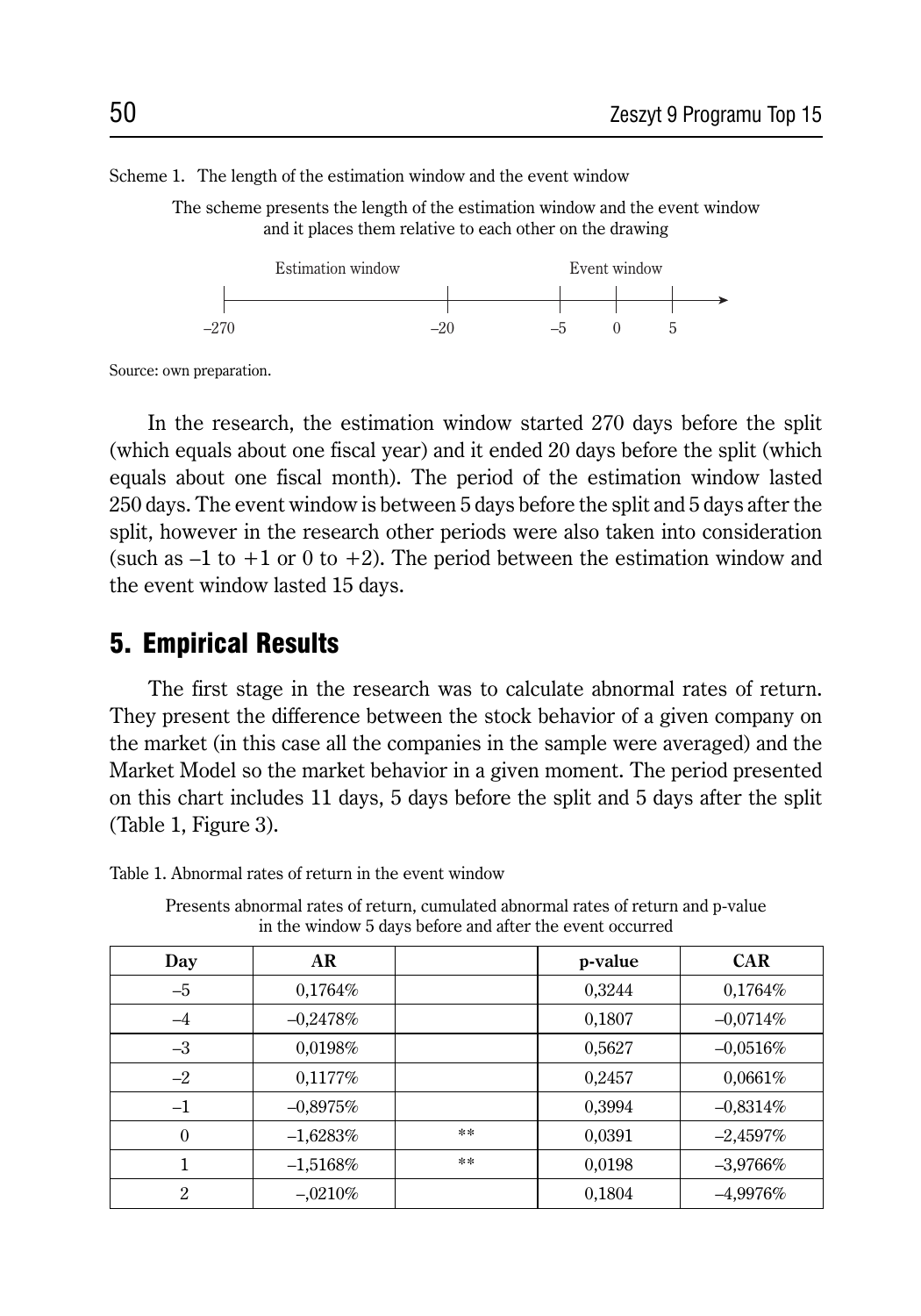| Day | AR          |        | p-value | <b>CAR</b>  |
|-----|-------------|--------|---------|-------------|
| ື   | $-0.4114\%$ | 0.4497 |         | $-5,4090\%$ |
|     | $-1.1442\%$ | 0,0638 |         | $-6,5532\%$ |
| ູ   | $-0.2092\%$ | 0,7456 |         | $-6.7624\%$ |

Source: own preparation.

Figure 3. Rates of return in the event window

Presents abnormal rates of return in the window 5 days before and after the event occurred



Source: own collaboration.

In Figure 3 it is shown that companies' stock on average behave worse than the market on one day before the split and on the day of the split. The abnormal rate of return reaches even the level of 1.67% on the day of the split. During the next days, there is a growing tendency and that means the stock behavior is approaching the market reaction.

The difference between the rates of income and those estimated within the model on the day of the split (deprecation of 1.63%) and the day after (depreciation of 1.52%) are statistically significant. On the remaining days, abnormal rates of return do not occur. On day 1, 2, 3, 4 and 5 (respectively  $-0.9\%$ ,  $-1.52\%$ ,  $-0.41\%$ , –1.14%, 0.21%) there is observed the depreciation of AR prices, however, they do not tend to be statistically significant. Among the given ones, the highest depreciation is observed on day 4 after the split, with the level of 1.14%. As it was mentioned before, it is not statistically significant. The second stage of the research is CAR analysis presented in Figure 4 and Table 2.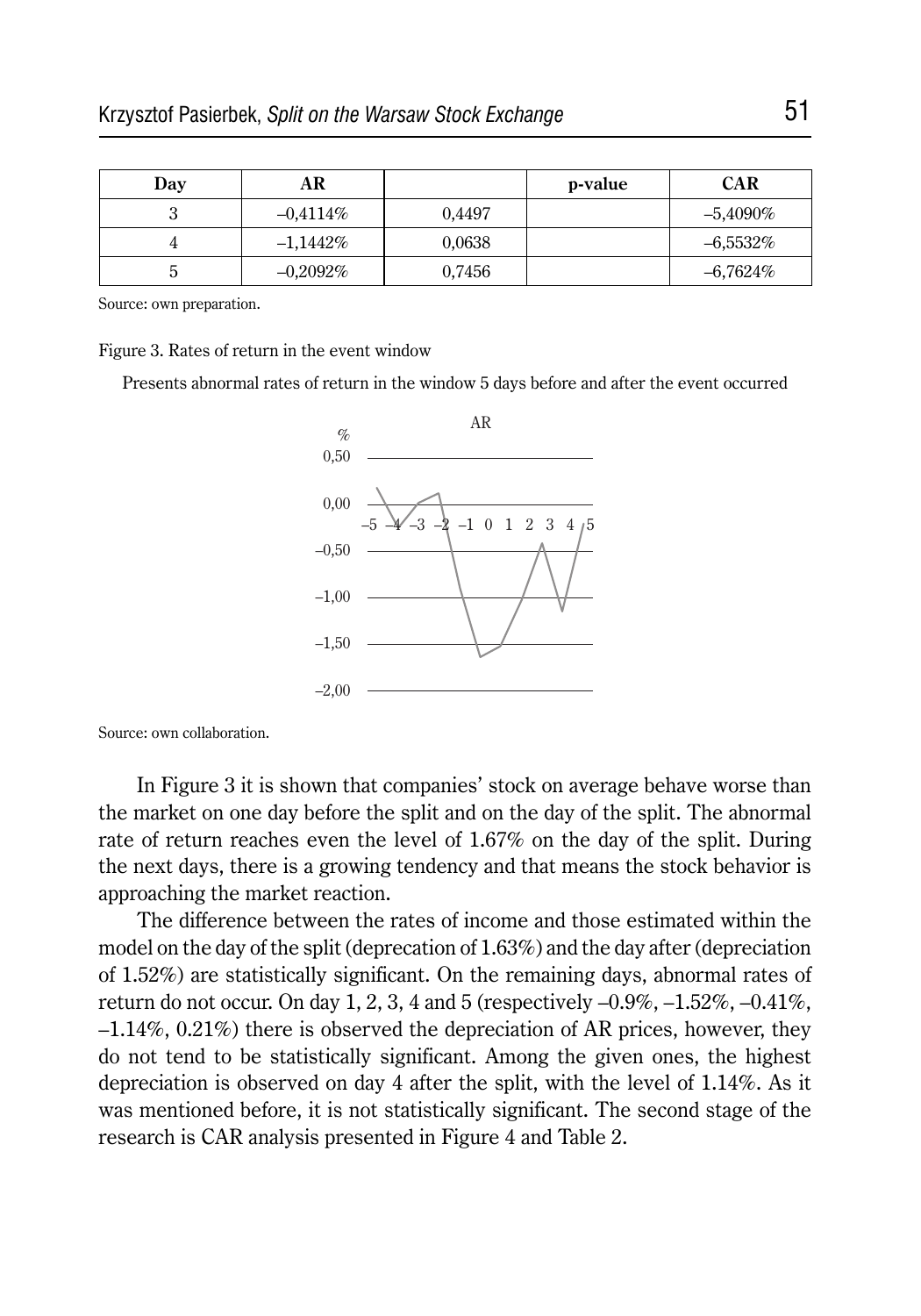| Window  | <b>CAR</b> | p-value  |
|---------|------------|----------|
| $0 + 1$ | $-0.03145$ | 0,7388   |
| $-1+1$  | $-0.04043$ | 0,497699 |
| $0 + 5$ | $-0.05931$ | 0,16086  |
| $-2+2$  | $-0.04946$ | 0,156852 |
| $-5+5$  | $-0.06762$ | 0,132069 |

Table 2. Cumulated rates of return in various event windows

Presents the value of CAR in different event windows

Source: own preparation.

#### Figure 4. Cumulated rate of returns in the event window

Presents cumulated abnormal rates of return (CAR) in the window 5 days before and after the split



Source: own preparation.

Figure 4 presents that cumulated abnormal rates of return of the companies' prices from the day before the split tend to depreciate continually. There is no correction and return to the previous price, which fits the theory of the information effectiveness presented by Fama (1969). The companies Index depreciated on average for 6.76%. The highest individual declines occur between –1 and 1 (-3.15% which gives on average 1.58% daily). After that the depreciation of prices decreases, which is presented in the windows of days between 0 and 5 and -2 and 2 (the decline of the average daily depreciation). Statistical significance did not occur in windows presented in this research.

Basing on the information resulting from the statistical significance it can be concluded that market prices of given companies are statistically different from the prices given by the market model. It shows that the correlation between the split and market prices' behavior occurs and it is not a coincidence.